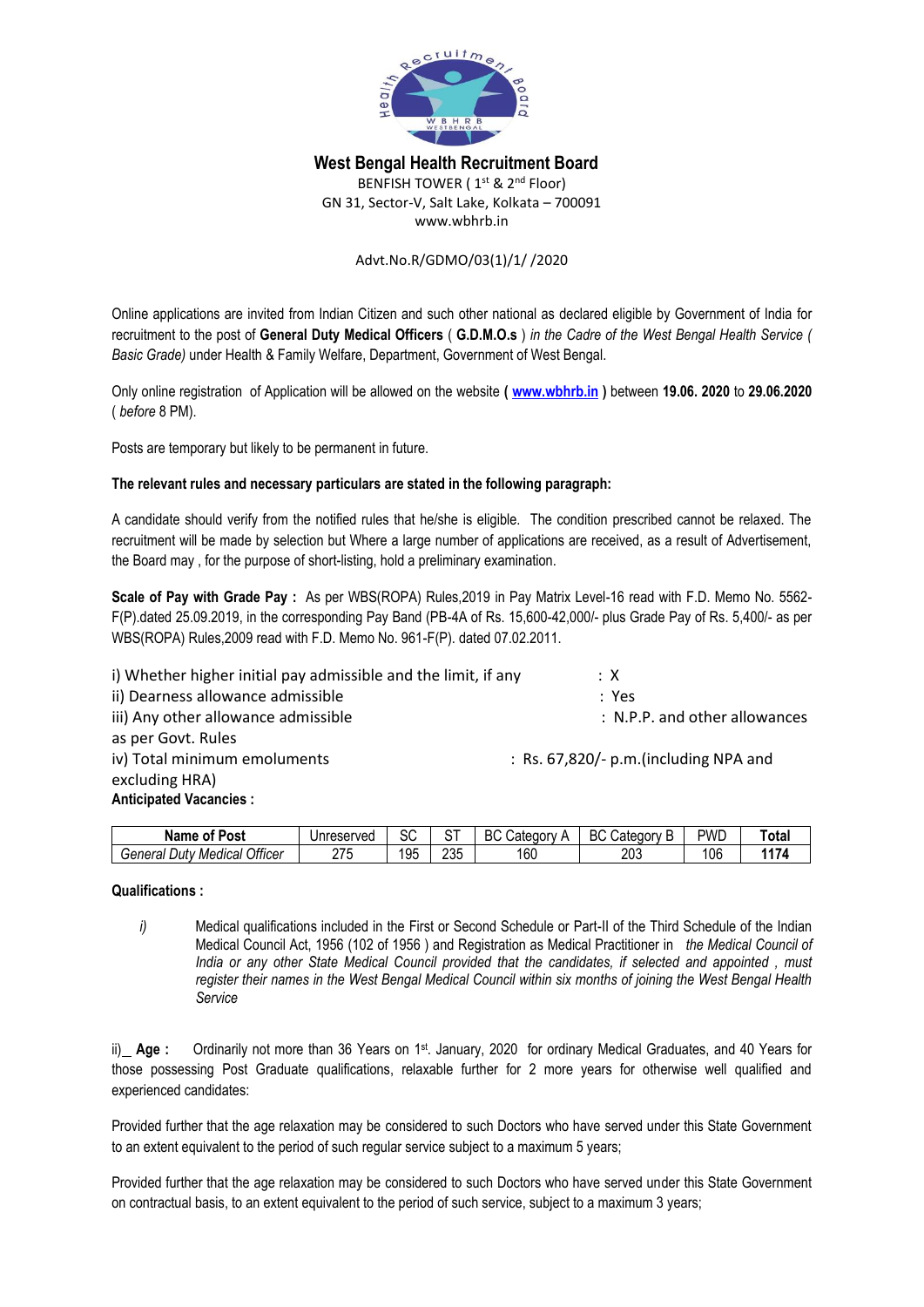Provided further that age may also be relaxed by 5 years for SC and ST candidates of West Bengal, 3 years for OBC candidates of West Bengal, and up to 45 years of age for persons having physical disabilities with 40% and above.

*Note :* The applicant must be a citizen of India or such a person of other nationality as declared eligible by Government of India. He/ She should have the ability to read, write and speak in Bengali (not required in the case of Nepali speaking candidates of the three Hills sub-division of Darjeeling District- viz. Darjeeling sadar, Kalingpong & Kurseong).

## *NOTE:*

- **1)** The Candidate has to upload the Medical Council Registration Certificate**.**
- 2) The applicant must be a citizen of India or such a person of other nationality as declared eligible by Govt. of India.
- 3) Age ,as recorded in Madhyamik or equivalent certificate, shall only be acceptable.
- 4) The claim of candidates for relaxation of age as a regular /contractual Govt. employee should be proved by a certificate from the appropriate authority showing the period of candidate's continuous service under Government of West Bengal and the same should be furnished when called for.

**Fee :** Candidates must submit online the application fee amounting to Rs. 210/- (Rupees two hundred ten only**) i**n any Bank participating in the GRIPS ( Govt. Receipt Portal System ), Govt. of West Bengal at Government Receipt Head of Account: ' 0051-00-104-002-16'.

**It may please be noted that after making payment to Bank, Candidates have to log in to the website with the log in ID & Password, already provided to them after registration through SMS/ Email for** *payment verification* **and filling up the Page 2 of the Application Form.**

## *Money order, Cheque, Bank Draft, Cash etc. shall not be acceptable.*

No application shall be considered unless accompanied by the requisite application fee, excepting Candidates belonging to SC/ST category of West Bengal and persons with disabilities specified under Disabilities Rule, 1999 (certificates obtained before the Advertisement date), who need not pay any fee. Such exemption of fee is, however, not applicable to any OBC (category A or B) candidate.

No claim for refund of the fee shall be entertained nor shall it be held in reserved for any other examination.

Application shall be made in the format as available in the West Bengal Health Recruitment Board Website[\(www.wbhrb.in\)](http://www.wbhrb.in/).

#### **Application received after the closing date shall be rejected.**

In case, any of the statements made in the application found subsequently false, his/ her candidature shall be liable to cancellation, and even if appointed to a post on the results of this examination, his/ her appointment shall be liable to be terminated. Willful suppression of any material fact shall also be similarly dealt with.

Candidates should take particular note that entries in their application submitted to the Board must be made correctly against all the items, which shall be treated as final and no alteration and addition in this regard shall be entertained after full submission of the application. Application, not duly filled in, or, found incomplete, or defective in any respect, or, without fee, shall be liable to rejection.

*Candidates must fulfill the essential qualification by the closing date (10<sup>th</sup> day of the respective month).* 

#### **Particulars and Certificates required:**

- (a) A candidate claiming to be S.C./S.T./O.B.C. must have a certificate in support of his/her claim from a competent authority of West Bengal as specified below [vide the West Bengal SCs and STs (Identification) Act, 1994 and SCs /STs Welfare Department order No. 261-TW/EC/MR-103/94 dated 06.04.1995 read with B.C.W. Deptt. Order No. 6320-BCH/MR-84/10 dated 24.09.2010]:
	- In the District, the Sub-Divisional Officer of the Sub-Division concerned, and
	- In Kolkata, Collector of Kolkata, 11 N.S. Road, Kolkata 700001